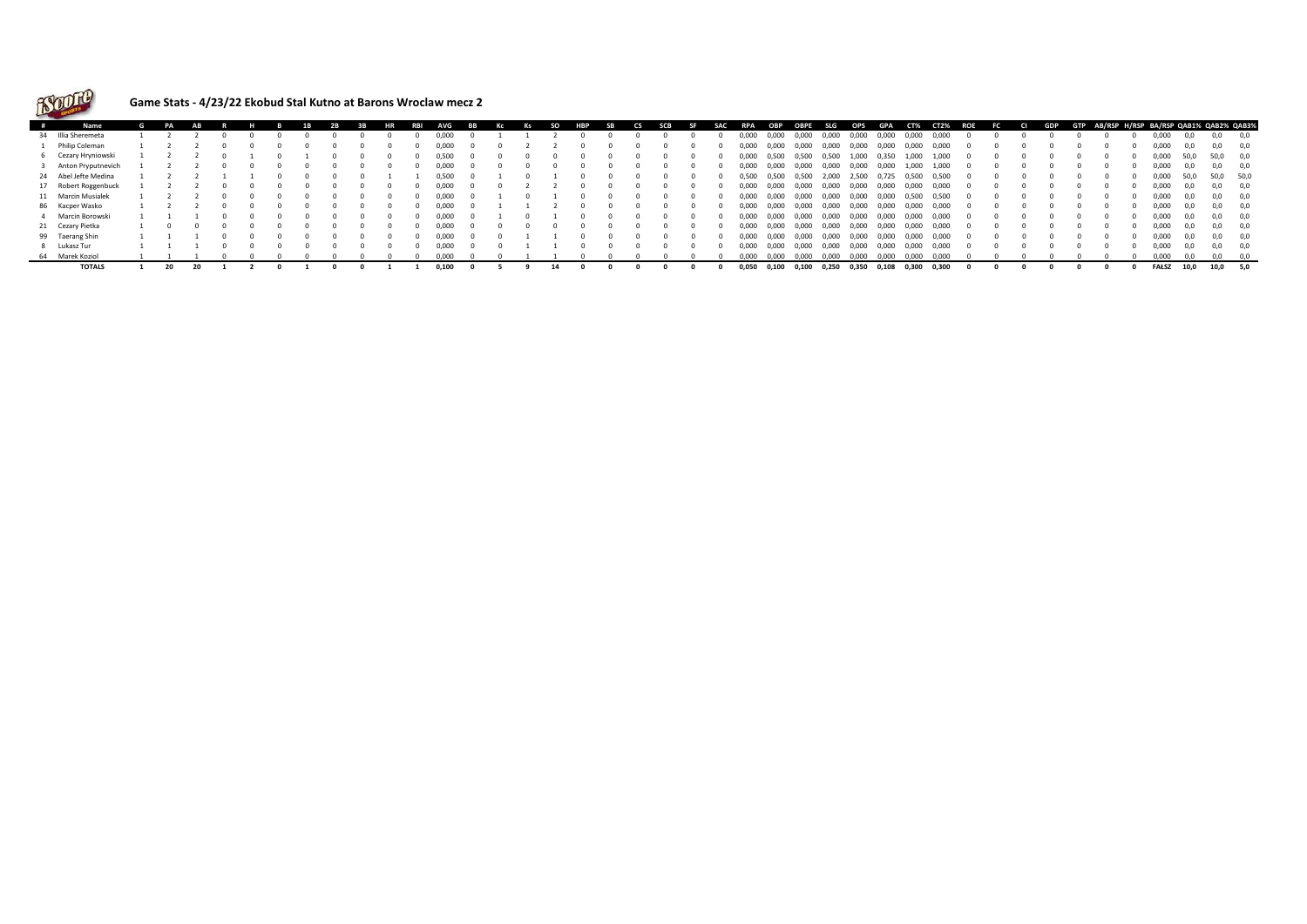

## **Game Stats - 4/23/22 Ekobud Stal Kutno at Barons Wroclaw mecz 2**

|                                                                                                                                        |  |  |  |  |  | \ G W L SV IP BF Ball Str PIT R RA ER ERA ERA9 K Kc Ks H BB IBB K/BB K/GI BB/GI H/GI HB BK WP HR WHIP OBP BAA GO AO FPS FPB FPS%                                                                                                                                                                                                                 |  |  |  |  |  |  |  |  |  |  |  |  |  |
|----------------------------------------------------------------------------------------------------------------------------------------|--|--|--|--|--|--------------------------------------------------------------------------------------------------------------------------------------------------------------------------------------------------------------------------------------------------------------------------------------------------------------------------------------------------|--|--|--|--|--|--|--|--|--|--|--|--|--|
| Anton Pryputnevich 1 0 1 0 4,33 20 9 29 38 4 0,92 4 6,46 8,31 6 2 4 5 2 0 3,00 9,69 3,23 8,08 1 0 0 0 1,615 0,400 0,294 4 2 17 3 0,850 |  |  |  |  |  |                                                                                                                                                                                                                                                                                                                                                  |  |  |  |  |  |  |  |  |  |  |  |  |  |
| 11 Marcin Musialek 1                                                                                                                   |  |  |  |  |  | $1$ 0 0 0 1,00 11 4 10 14 7 7,00 6 42,00 54,00 0 0 0 7 1 0 0,00 0,00 7,00 49,00 0 0 0 0 8,000 0,727 0,700 1 2 10 1 0,909                                                                                                                                                                                                                         |  |  |  |  |  |  |  |  |  |  |  |  |  |
| Lukasz Tur                                                                                                                             |  |  |  |  |  | $1\quad 0\quad 0\quad 0\quad 0.67\quad 2\quad 0\quad 2\quad 2\quad 0\quad 0.00\quad 0\quad 0.00\quad 0.00\quad 0.00\quad 0\quad 0\quad 0\quad 0\quad 0\quad 0\quad 0\quad 0.00\quad 0.000\quad 0.000\quad 0.000\quad 0.000\quad 0.000\quad 0.000\quad 0.000\quad 1\quad 1\quad 2\quad 0\quad 1.000\quad 0.000\quad 0.000\quad 0.000\quad 0.000\$ |  |  |  |  |  |  |  |  |  |  |  |  |  |
|                                                                                                                                        |  |  |  |  |  | l 0 1 0 6.00 33 13 41 54 11 1.83 10 11.67 15.00 6 2 4 12 3 0 2.00 7.00 3.50 14.00 1 0 0 0 2.500 0.485 0.429 6 5 29 4 0.879                                                                                                                                                                                                                       |  |  |  |  |  |  |  |  |  |  |  |  |  |